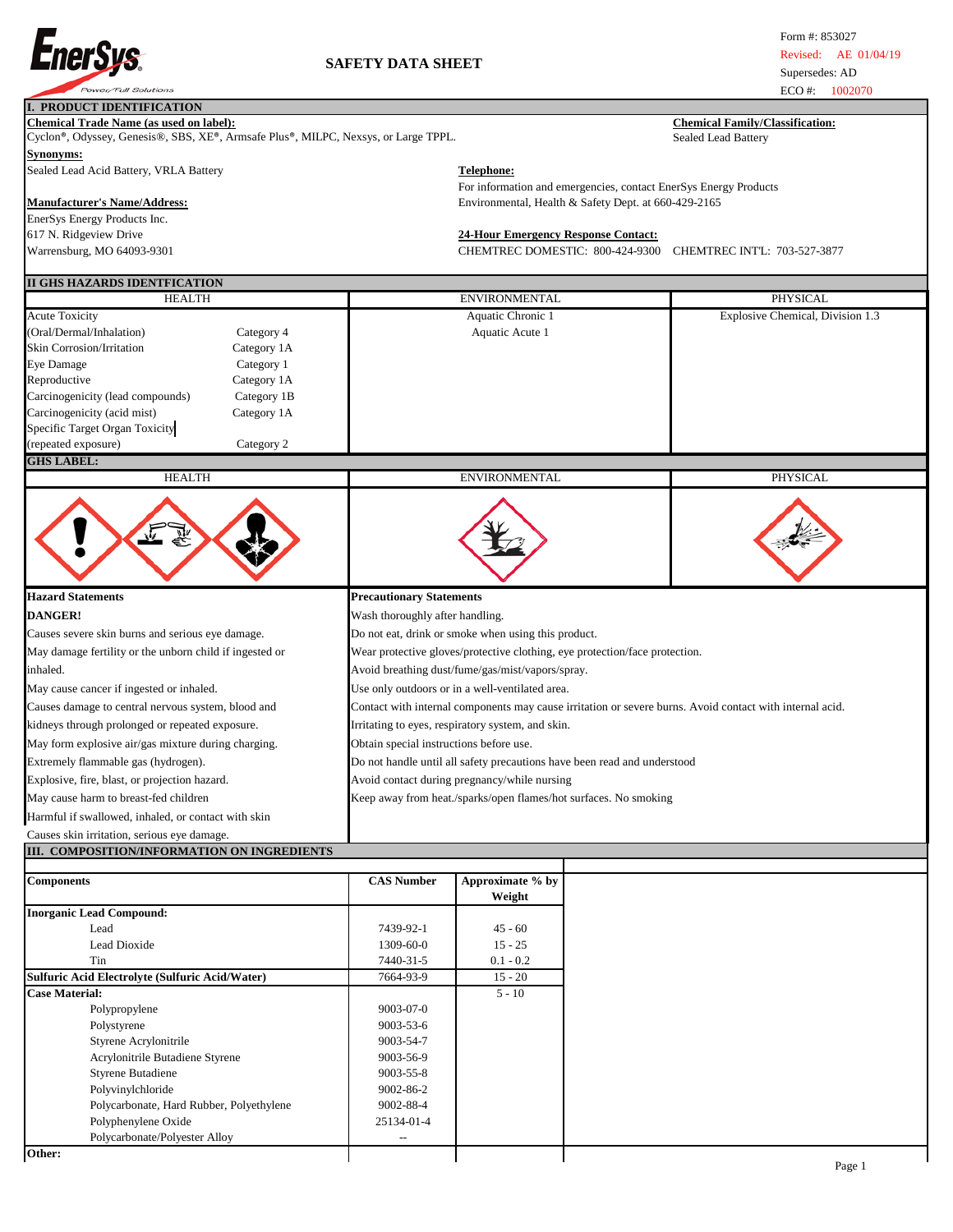

|                         | <b>Power/Full Solutions</b>                |                                                                                                                                                                     |              |                                                       |            |                               | $ECO \#$<br>1002070 |  |
|-------------------------|--------------------------------------------|---------------------------------------------------------------------------------------------------------------------------------------------------------------------|--------------|-------------------------------------------------------|------------|-------------------------------|---------------------|--|
|                         | <b>Absorbent Glass Mat</b>                 |                                                                                                                                                                     |              | $1 - 2$                                               |            |                               |                     |  |
|                         |                                            | Inorganic lead and sulfuric acid electrolyte are the primary components of every battery manufactured by EnerSys Energy Products.                                   |              |                                                       |            |                               |                     |  |
|                         |                                            |                                                                                                                                                                     |              |                                                       |            |                               |                     |  |
|                         |                                            | There are no mercury or cadmium containing products present in batteries manufactured by EnerSys Energy Products.                                                   |              |                                                       |            |                               |                     |  |
|                         | IV. FIRST AID MEASURES                     |                                                                                                                                                                     |              |                                                       |            |                               |                     |  |
| <b>Inhalation:</b>      |                                            |                                                                                                                                                                     |              |                                                       |            |                               |                     |  |
|                         |                                            | Sulfuric Acid: Remove to fresh air immediately. If breathing is difficult, give oxygen. Consult a physician                                                         |              |                                                       |            |                               |                     |  |
|                         |                                            | Lead: Remove from exposure, gargle, wash nose and lips; consult physician.                                                                                          |              |                                                       |            |                               |                     |  |
|                         |                                            |                                                                                                                                                                     |              |                                                       |            |                               |                     |  |
| <b>Ingestion:</b>       |                                            |                                                                                                                                                                     |              |                                                       |            |                               |                     |  |
|                         |                                            | Sulfuric Acid: Give large quantities of water; do not induce vomiting or aspiration into the lungs may occur and can cause permanent injury or death;               |              |                                                       |            |                               |                     |  |
|                         | consult a physician                        |                                                                                                                                                                     |              |                                                       |            |                               |                     |  |
|                         |                                            | Lead: Consult physician immediately.                                                                                                                                |              |                                                       |            |                               |                     |  |
|                         |                                            |                                                                                                                                                                     |              |                                                       |            |                               |                     |  |
| Skin:                   |                                            |                                                                                                                                                                     |              |                                                       |            |                               |                     |  |
|                         |                                            | Sulfuric Acid: Flush with large amounts of water for at least 15 minutes; remove contaminated clothing completely, including shoes.                                 |              |                                                       |            |                               |                     |  |
|                         |                                            | If symptoms persist, seek medical attention. Wash contaminated clothing before reuse. Discard contaminated shoes                                                    |              |                                                       |            |                               |                     |  |
|                         |                                            | Lead: Wash immediately with soap and water.                                                                                                                         |              |                                                       |            |                               |                     |  |
|                         |                                            |                                                                                                                                                                     |              |                                                       |            |                               |                     |  |
| Eyes:                   |                                            |                                                                                                                                                                     |              |                                                       |            |                               |                     |  |
|                         |                                            | Sulfuric Acid and Lead: Flush immediately with large amounts of water for at least 15 minutes while lifting lids                                                    |              |                                                       |            |                               |                     |  |
|                         |                                            | Seek immediate medical attention if eyes have been exposed directly to acid.                                                                                        |              |                                                       |            |                               |                     |  |
|                         | <b>FIRE FIGHTING MEASURES</b>              |                                                                                                                                                                     |              |                                                       |            |                               |                     |  |
|                         |                                            |                                                                                                                                                                     |              |                                                       |            |                               |                     |  |
| Flash Point: N/A        |                                            |                                                                                                                                                                     |              | <b>Flammable Limits:</b> LEL = $4.1\%$ (Hydrogen Gas) |            | UEL = $74.2\%$ (Hydrogen Gas) |                     |  |
|                         |                                            | Extinguishing Media: Carbon dioxide; foam; dry chemical. Avoid breathing vapors. Use appropriate media for surrounding fire.                                        |              |                                                       |            |                               |                     |  |
|                         | <b>Special Fire Fighting Procedures:</b>   |                                                                                                                                                                     |              |                                                       |            |                               |                     |  |
|                         |                                            | If batteries are on charge, shut off power. Use positive pressure, self-contained breathing apparatus. Water applied to electrolyte generates                       |              |                                                       |            |                               |                     |  |
|                         |                                            |                                                                                                                                                                     |              |                                                       |            |                               |                     |  |
|                         |                                            | heat and causes it to spatter. Wear acid-resistant clothing, gloves, face and eye protection.                                                                       |              |                                                       |            |                               |                     |  |
|                         |                                            | Note that strings of series connected batteries may still pose risk of electric shock even when charging equipment is shut down.                                    |              |                                                       |            |                               |                     |  |
|                         | <b>Unusual Fire and Explosion Hazards:</b> |                                                                                                                                                                     |              |                                                       |            |                               |                     |  |
|                         |                                            |                                                                                                                                                                     |              |                                                       |            |                               |                     |  |
|                         |                                            | Highly flammable hydrogen gas is generated during charging and operation of batteries. To avoid risk of fire or explosion, keep sparks or other                     |              |                                                       |            |                               |                     |  |
|                         |                                            | sources of ignition away from batteries. Do not allow metallic materials to simultaneously contact negative and positive terminals of cells and                     |              |                                                       |            |                               |                     |  |
|                         |                                            | batteries. Follow manufacturer's instructions for installation and service.                                                                                         |              |                                                       |            |                               |                     |  |
|                         | VI. ACCIDENTAL RELEASE MEASURES            |                                                                                                                                                                     |              |                                                       |            |                               |                     |  |
|                         |                                            |                                                                                                                                                                     |              |                                                       |            |                               |                     |  |
|                         | <b>Spill or Leak Procedures:</b>           |                                                                                                                                                                     |              |                                                       |            |                               |                     |  |
|                         |                                            | Stop flow of material, contain/absorb small spills with dry sand, earth, and vermiculite. Do not use combustible materials. If possible, carefully                  |              |                                                       |            |                               |                     |  |
|                         |                                            | neutralize spilled electrolyte with soda ash, sodium bicarbonate, lime, etc. Wear acid-resistant clothing, boots, gloves, and face shield. Do not                   |              |                                                       |            |                               |                     |  |
|                         |                                            | allow discharge of unneutralized acid to sewer. Acid must be managed in accordance with local, state, and federal requirements.                                     |              |                                                       |            |                               |                     |  |
|                         |                                            |                                                                                                                                                                     |              |                                                       |            |                               |                     |  |
|                         |                                            | Consult state environmental agency and/or federal EPA.                                                                                                              |              |                                                       |            |                               |                     |  |
|                         | VII. HANDLING AND STORAGE                  |                                                                                                                                                                     |              |                                                       |            |                               |                     |  |
| <b>Handling:</b>        |                                            |                                                                                                                                                                     |              |                                                       |            |                               |                     |  |
|                         |                                            | Unless involved in recycling operations, do not breach the casing or empty the contents of the battery.                                                             |              |                                                       |            |                               |                     |  |
|                         |                                            |                                                                                                                                                                     |              |                                                       |            |                               |                     |  |
|                         |                                            | There may be increasing risk of electric shock from strings of connected batteries                                                                                  |              |                                                       |            |                               |                     |  |
|                         |                                            | Keep containers tightly closed when not in use. If battery case is broken, avoid contact with internal components.                                                  |              |                                                       |            |                               |                     |  |
|                         |                                            | Keep vent caps on and cover terminals to prevent short circuits. Place cardboard between layers of stacked automotive batteries to avoid damage and short circuits. |              |                                                       |            |                               |                     |  |
|                         |                                            |                                                                                                                                                                     |              |                                                       |            |                               |                     |  |
|                         |                                            | Keep away from combustible materials, organic chemicals, reducing substances, metals, strong oxidizers and water. Use banding or stretch wrap to secure items for   |              |                                                       |            |                               |                     |  |
| shipping.               |                                            |                                                                                                                                                                     |              |                                                       |            |                               |                     |  |
| Storage:                |                                            |                                                                                                                                                                     |              |                                                       |            |                               |                     |  |
|                         |                                            | Store batteries in cool, dry, well-ventilated areas with impervious surfaces and adequate containment in the event of spills. Batteries should                      |              |                                                       |            |                               |                     |  |
|                         |                                            |                                                                                                                                                                     |              |                                                       |            |                               |                     |  |
|                         |                                            | also be stored under roof for protection against adverse weather conditions. Separate from incompatible materials. Store and handle only                            |              |                                                       |            |                               |                     |  |
|                         |                                            | in areas with adequate water supply and spill control. Avoid damage to containers. Keep away from fire, sparks and heat. Keep away from metallic objects which      |              |                                                       |            |                               |                     |  |
|                         |                                            | could bridge the terminals on a battery and create a dangerous short-circuit                                                                                        |              |                                                       |            |                               |                     |  |
|                         |                                            |                                                                                                                                                                     |              |                                                       |            |                               |                     |  |
| <b>Charging:</b>        |                                            |                                                                                                                                                                     |              |                                                       |            |                               |                     |  |
|                         |                                            | There is a possible risk of electric shock from charging equipment and from strings of series connected batteries, whether or not being charged. Shut-off power to  |              |                                                       |            |                               |                     |  |
|                         |                                            | chargers whenever not in use and before detachment of any circuit connections. Batteries being charged will generate and release flammable hydrogen gas.            |              |                                                       |            |                               |                     |  |
|                         |                                            | Charging space should be ventilated. Keep battery vent caps in position. Prohibit smoking and avoid creation of flames and sparks nearby.                           |              |                                                       |            |                               |                     |  |
|                         |                                            |                                                                                                                                                                     |              |                                                       |            |                               |                     |  |
|                         |                                            | Wear face and eye protection when near batteries being charged.                                                                                                     |              |                                                       |            |                               |                     |  |
|                         |                                            | VIII. EXPOSURE CONTROLS/PERSONAL PROTECTION                                                                                                                         |              |                                                       |            |                               |                     |  |
|                         |                                            | Exposure Limits (mg/m3) Note: N.E.= Not Established                                                                                                                 |              |                                                       |            |                               |                     |  |
|                         |                                            |                                                                                                                                                                     |              |                                                       |            |                               |                     |  |
|                         |                                            |                                                                                                                                                                     |              |                                                       |            |                               |                     |  |
| <b>INGREDIENTS</b>      |                                            | OSHA PEL                                                                                                                                                            | <b>ACGIH</b> | <b>US NIOSH</b>                                       | Quebec PEV | Ontario OEL                   | EU OEL              |  |
|                         | (Chemical/Common Names)                    |                                                                                                                                                                     |              |                                                       |            |                               |                     |  |
|                         |                                            |                                                                                                                                                                     |              |                                                       |            |                               |                     |  |
|                         | Lead and Lead Compounds                    |                                                                                                                                                                     |              |                                                       |            |                               |                     |  |
| (inorganic)             |                                            | 0.05                                                                                                                                                                | 0.05         | 0.05                                                  | 0.05       | 0.05                          | 0.15(b)             |  |
| Tin                     |                                            | 2                                                                                                                                                                   | 2            | 2                                                     | 2          | 2                             | N.E                 |  |
|                         | Sulfuric Acid Electrolyte                  | $\mathbf{1}$                                                                                                                                                        | 0.2          | 1                                                     | 1          | 0.2                           | 0.05(c)             |  |
|                         |                                            |                                                                                                                                                                     |              |                                                       |            |                               |                     |  |
| Polypropylene           |                                            | N.E                                                                                                                                                                 | N.E          | N.E                                                   | N.E        | N.E                           | N.E                 |  |
| Polystyrene             |                                            | N.E                                                                                                                                                                 | N.E          | N.E                                                   | N.E        | N.E                           | N.E                 |  |
| Styrene Acrylonitrile   |                                            | N.E                                                                                                                                                                 | N.E          | N.E                                                   | N.E        | N.E                           | N.E                 |  |
| Acrylonitrile Butadiene |                                            |                                                                                                                                                                     |              |                                                       |            |                               |                     |  |
|                         |                                            |                                                                                                                                                                     |              |                                                       |            |                               |                     |  |
| Styrene                 |                                            | N.E                                                                                                                                                                 | N.E          | N.E                                                   | N.E        | N.E                           | N.E                 |  |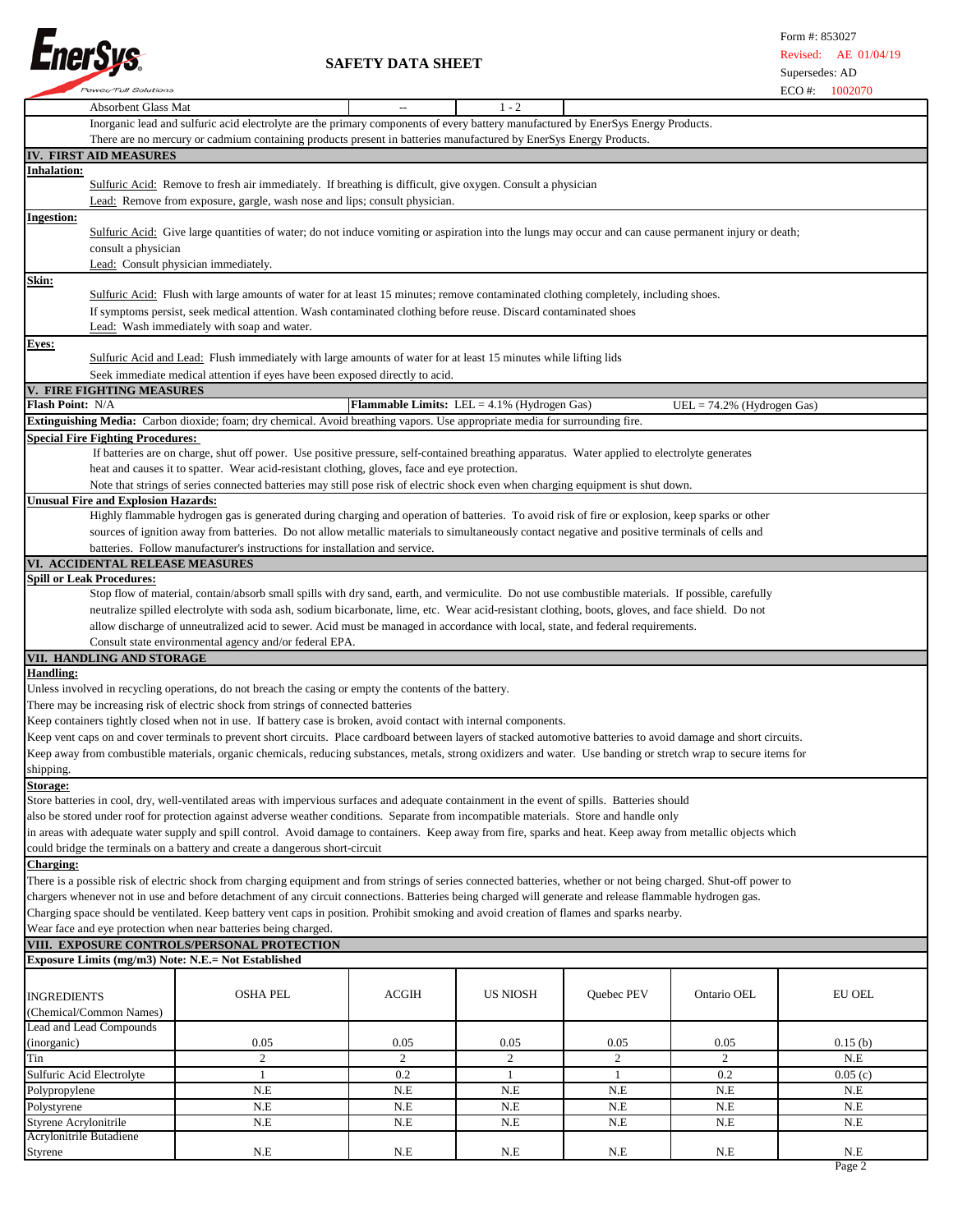

| <b>Power/Full Solutions</b>                                                                                                        |                                                                                                                                                        |                                         |                                                                        |     |                                          | $ECO \#$<br>1002070 |  |  |  |
|------------------------------------------------------------------------------------------------------------------------------------|--------------------------------------------------------------------------------------------------------------------------------------------------------|-----------------------------------------|------------------------------------------------------------------------|-----|------------------------------------------|---------------------|--|--|--|
|                                                                                                                                    | N.E                                                                                                                                                    | N.E                                     | N.E                                                                    | N.E | N.E                                      | N.E                 |  |  |  |
| Styrene Butadiene<br>Polyvinylchloride                                                                                             | N.E                                                                                                                                                    | N.E                                     | N.E                                                                    | N.E | 1                                        | N.E                 |  |  |  |
| Polycarbonate, Hard                                                                                                                |                                                                                                                                                        |                                         |                                                                        |     |                                          |                     |  |  |  |
|                                                                                                                                    |                                                                                                                                                        |                                         |                                                                        |     |                                          |                     |  |  |  |
| Rubber, Polyethylene                                                                                                               | N.E                                                                                                                                                    | N.E                                     | N.E                                                                    | N.E | N.E                                      | N.E                 |  |  |  |
| Polyphenylene Oxide                                                                                                                | N.E                                                                                                                                                    | N.E                                     | N.E                                                                    | N.E | N.E                                      | N.E                 |  |  |  |
| Polycarbonate/Polyester Alloy                                                                                                      |                                                                                                                                                        |                                         |                                                                        |     |                                          |                     |  |  |  |
| Rubber, Polyethylene                                                                                                               | N.E                                                                                                                                                    | N.E                                     | N.E                                                                    | N.E | N.E                                      | N.E                 |  |  |  |
|                                                                                                                                    |                                                                                                                                                        |                                         |                                                                        |     |                                          |                     |  |  |  |
| Absorbent Glass Mat                                                                                                                | N.E                                                                                                                                                    | N.E                                     | N.E                                                                    | N.E | N.E                                      | N.E                 |  |  |  |
| <b>NOTES:</b>                                                                                                                      |                                                                                                                                                        |                                         |                                                                        |     |                                          |                     |  |  |  |
| (b) As inhalable aerosol                                                                                                           |                                                                                                                                                        |                                         |                                                                        |     |                                          |                     |  |  |  |
| (c) Thoracic fraction                                                                                                              |                                                                                                                                                        |                                         |                                                                        |     |                                          |                     |  |  |  |
|                                                                                                                                    |                                                                                                                                                        |                                         |                                                                        |     |                                          |                     |  |  |  |
| <b>Engineering Controls (Ventilation):</b>                                                                                         |                                                                                                                                                        |                                         |                                                                        |     |                                          |                     |  |  |  |
|                                                                                                                                    | Store and handle in well-ventilated area. If mechanical ventilation is used, components must be acid-resistant.                                        |                                         |                                                                        |     |                                          |                     |  |  |  |
|                                                                                                                                    |                                                                                                                                                        |                                         |                                                                        |     |                                          |                     |  |  |  |
|                                                                                                                                    | Handle batteries cautiously to avoid spills. Make certain vent caps are on securely. Avoid contact with internal components. Wear protective           |                                         |                                                                        |     |                                          |                     |  |  |  |
|                                                                                                                                    | clothing, eye and face protection when filling, charging or handling batteries. Do not allow metallic materials to simultaneously contact both the     |                                         |                                                                        |     |                                          |                     |  |  |  |
|                                                                                                                                    | positive and negative terminals of the batteries. Charge the batteries in areas with adequate ventilation. General dilution ventilation is acceptable. |                                         |                                                                        |     |                                          |                     |  |  |  |
| <b>Respiratory Protection (NIOSH/MSHA approved):</b>                                                                               |                                                                                                                                                        |                                         |                                                                        |     |                                          |                     |  |  |  |
|                                                                                                                                    | None required under normal conditions. When concentrations of sulfuric acid mist are known to exceed the PEL, use NIOSH or MSHA-approved               |                                         |                                                                        |     |                                          |                     |  |  |  |
| respiratory protection.                                                                                                            |                                                                                                                                                        |                                         |                                                                        |     |                                          |                     |  |  |  |
| <b>Skin Protection:</b>                                                                                                            |                                                                                                                                                        |                                         |                                                                        |     |                                          |                     |  |  |  |
|                                                                                                                                    | If battery case is damaged, use rubber or plastic acid-resistant gloves with elbow-length gauntlet, acid-resistant apron, clothing and boots           |                                         |                                                                        |     |                                          |                     |  |  |  |
| <b>Eye Protection:</b>                                                                                                             |                                                                                                                                                        |                                         |                                                                        |     |                                          |                     |  |  |  |
|                                                                                                                                    |                                                                                                                                                        |                                         |                                                                        |     |                                          |                     |  |  |  |
|                                                                                                                                    | If battery case is damaged, use chemical goggles or face shield.                                                                                       |                                         |                                                                        |     |                                          |                     |  |  |  |
| <b>Other Protection:</b>                                                                                                           |                                                                                                                                                        |                                         |                                                                        |     |                                          |                     |  |  |  |
|                                                                                                                                    | Under severe exposure emergency conditions, wear acid-resistant clothing and boots.                                                                    |                                         |                                                                        |     |                                          |                     |  |  |  |
| IX. PHYSICAL AND CHEMICAL PROPERTIES                                                                                               |                                                                                                                                                        |                                         |                                                                        |     |                                          |                     |  |  |  |
| <b>Properties Listed Below are for Electrolyte:</b>                                                                                |                                                                                                                                                        |                                         |                                                                        |     |                                          |                     |  |  |  |
| <b>Boiling Point:</b>                                                                                                              |                                                                                                                                                        | $203 - 240$ °F                          | Specific Gravity $(H2O = 1)$ :                                         |     | 1.215 to 1.350                           |                     |  |  |  |
| <b>Melting Point:</b>                                                                                                              |                                                                                                                                                        | N/A                                     | <b>Vapor Pressure (mm Hg):</b>                                         |     | 10                                       |                     |  |  |  |
| <b>Solubility in Water:</b>                                                                                                        |                                                                                                                                                        | 100%                                    | Vapor Density $(AIR = 1)$ :                                            |     | Greater than 1                           |                     |  |  |  |
|                                                                                                                                    |                                                                                                                                                        |                                         |                                                                        |     |                                          |                     |  |  |  |
|                                                                                                                                    | Evaporation Rate: (Butyl Acetate = $1$ )                                                                                                               | Less than 1                             | % Volatile by Weight:                                                  |     | N/A                                      |                     |  |  |  |
|                                                                                                                                    |                                                                                                                                                        |                                         |                                                                        |     |                                          |                     |  |  |  |
|                                                                                                                                    |                                                                                                                                                        | $\mathbf{p}$ H: $\approx$ 1 to 2        | <b>Flash Point:</b>                                                    |     | Below room temperature (as hydrogen gas) |                     |  |  |  |
| <b>LEL (Lower Explosive Limit)</b>                                                                                                 |                                                                                                                                                        | 4.1% (Hydrogen)                         | <b>UEL (Upper Explosive Limit)</b>                                     |     | 74.2% (Hydrogen)                         |                     |  |  |  |
|                                                                                                                                    |                                                                                                                                                        |                                         |                                                                        |     |                                          |                     |  |  |  |
| <b>Appearance and Odor:</b>                                                                                                        |                                                                                                                                                        | Manufactured article; no apparent odor. |                                                                        |     |                                          |                     |  |  |  |
|                                                                                                                                    |                                                                                                                                                        |                                         | Electrolyte is a clear liquid with a sharp, penetrating, pungent odor. |     |                                          |                     |  |  |  |
|                                                                                                                                    |                                                                                                                                                        |                                         |                                                                        |     |                                          |                     |  |  |  |
|                                                                                                                                    | Unstable                                                                                                                                               |                                         |                                                                        |     |                                          |                     |  |  |  |
|                                                                                                                                    | This product is stable under normal conditions at ambient temperature                                                                                  |                                         |                                                                        |     |                                          |                     |  |  |  |
| <b>X. STABILITY AND REACTIVITY</b><br>Stability: Stable <b>X_</b> Unstable                                                         |                                                                                                                                                        |                                         |                                                                        |     |                                          |                     |  |  |  |
|                                                                                                                                    | Conditions To Avoid: Prolonged overcharge; sources of ignition                                                                                         |                                         |                                                                        |     |                                          |                     |  |  |  |
| Incompatibility: (Materials to avoid)                                                                                              |                                                                                                                                                        |                                         |                                                                        |     |                                          |                     |  |  |  |
|                                                                                                                                    | Sulfuric Acid: Contact with combustibles and organic materials may cause fire and explosion. Also reacts violently with strong reducing agents,        |                                         |                                                                        |     |                                          |                     |  |  |  |
|                                                                                                                                    | metals, sulfur trioxide gas, strong oxidizers and water. Contact with metals may produce toxic sulfur dioxide fumes and may release flammable          |                                         |                                                                        |     |                                          |                     |  |  |  |
| hydrogen gas.                                                                                                                      |                                                                                                                                                        |                                         |                                                                        |     |                                          |                     |  |  |  |
|                                                                                                                                    | Lead Compounds: Avoid contact with strong acids, bases, halides, halogenates, potassium nitrate, permanganate, peroxides, nascent hydrogen             |                                         |                                                                        |     |                                          |                     |  |  |  |
| and reducing agents.                                                                                                               |                                                                                                                                                        |                                         |                                                                        |     |                                          |                     |  |  |  |
|                                                                                                                                    |                                                                                                                                                        |                                         |                                                                        |     |                                          |                     |  |  |  |
|                                                                                                                                    | Sulfuric Acid: Sulfur trioxide, carbon monoxide, sulfuric acid mist, sulfur dioxide, and hydrogen sulfide.                                             |                                         |                                                                        |     |                                          |                     |  |  |  |
|                                                                                                                                    | Lead Compounds: High temperatures likely to produce toxic metal fume, vapor, or dust; contact with strong acid or base or presence of nascent          |                                         |                                                                        |     |                                          |                     |  |  |  |
|                                                                                                                                    |                                                                                                                                                        |                                         |                                                                        |     |                                          |                     |  |  |  |
|                                                                                                                                    | hydrogen may generate highly toxic arsine gas.                                                                                                         |                                         |                                                                        |     |                                          |                     |  |  |  |
|                                                                                                                                    |                                                                                                                                                        |                                         |                                                                        |     |                                          |                     |  |  |  |
| Will not occur                                                                                                                     |                                                                                                                                                        |                                         |                                                                        |     |                                          |                     |  |  |  |
|                                                                                                                                    |                                                                                                                                                        |                                         |                                                                        |     |                                          |                     |  |  |  |
| <b>Routes of Entry:</b>                                                                                                            |                                                                                                                                                        |                                         |                                                                        |     |                                          |                     |  |  |  |
|                                                                                                                                    | Sulfuric Acid: Harmful by all routes of entry.                                                                                                         |                                         |                                                                        |     |                                          |                     |  |  |  |
|                                                                                                                                    | Lead Compounds: Hazardous exposure can occur only when product is heated, oxidized or otherwise processed or damaged to create dust, vapor             |                                         |                                                                        |     |                                          |                     |  |  |  |
|                                                                                                                                    |                                                                                                                                                        |                                         |                                                                        |     |                                          |                     |  |  |  |
|                                                                                                                                    | or fume. The presence of nascent hydrogen may generate highly toxic arsine gas.                                                                        |                                         |                                                                        |     |                                          |                     |  |  |  |
| <b>Inhalation:</b>                                                                                                                 |                                                                                                                                                        |                                         |                                                                        |     |                                          |                     |  |  |  |
|                                                                                                                                    | Sulfuric Acid: Breathing of sulfuric acid vapors or mists may cause severe respiratory irritation.                                                     |                                         |                                                                        |     |                                          |                     |  |  |  |
|                                                                                                                                    | Lead Compounds: Inhalation of lead dust or fumes may cause irritation of upper respiratory tract and lungs.                                            |                                         |                                                                        |     |                                          |                     |  |  |  |
| <b>Hazardous Decomposition Products:</b><br><b>Hazardous Polymerization:</b><br>XI. TOXICOLOGICAL INFORMATION<br><b>Ingestion:</b> |                                                                                                                                                        |                                         |                                                                        |     |                                          |                     |  |  |  |
|                                                                                                                                    | Sulfuric Acid: May cause severe irritation of mouth, throat, esophagus and stomach.                                                                    |                                         |                                                                        |     |                                          |                     |  |  |  |
|                                                                                                                                    | Lead Compounds: Acute ingestion may cause abdominal pain, nausea, vomiting, diarrhea and severe cramping. This may lead rapidly to systemic            |                                         |                                                                        |     |                                          |                     |  |  |  |
|                                                                                                                                    | toxicity and must be treated by a physician.                                                                                                           |                                         |                                                                        |     |                                          |                     |  |  |  |
|                                                                                                                                    |                                                                                                                                                        |                                         |                                                                        |     |                                          |                     |  |  |  |
| <b>Skin Contact:</b>                                                                                                               | Sulfuric Acid: Severe irritation, burns and ulceration.                                                                                                |                                         |                                                                        |     |                                          |                     |  |  |  |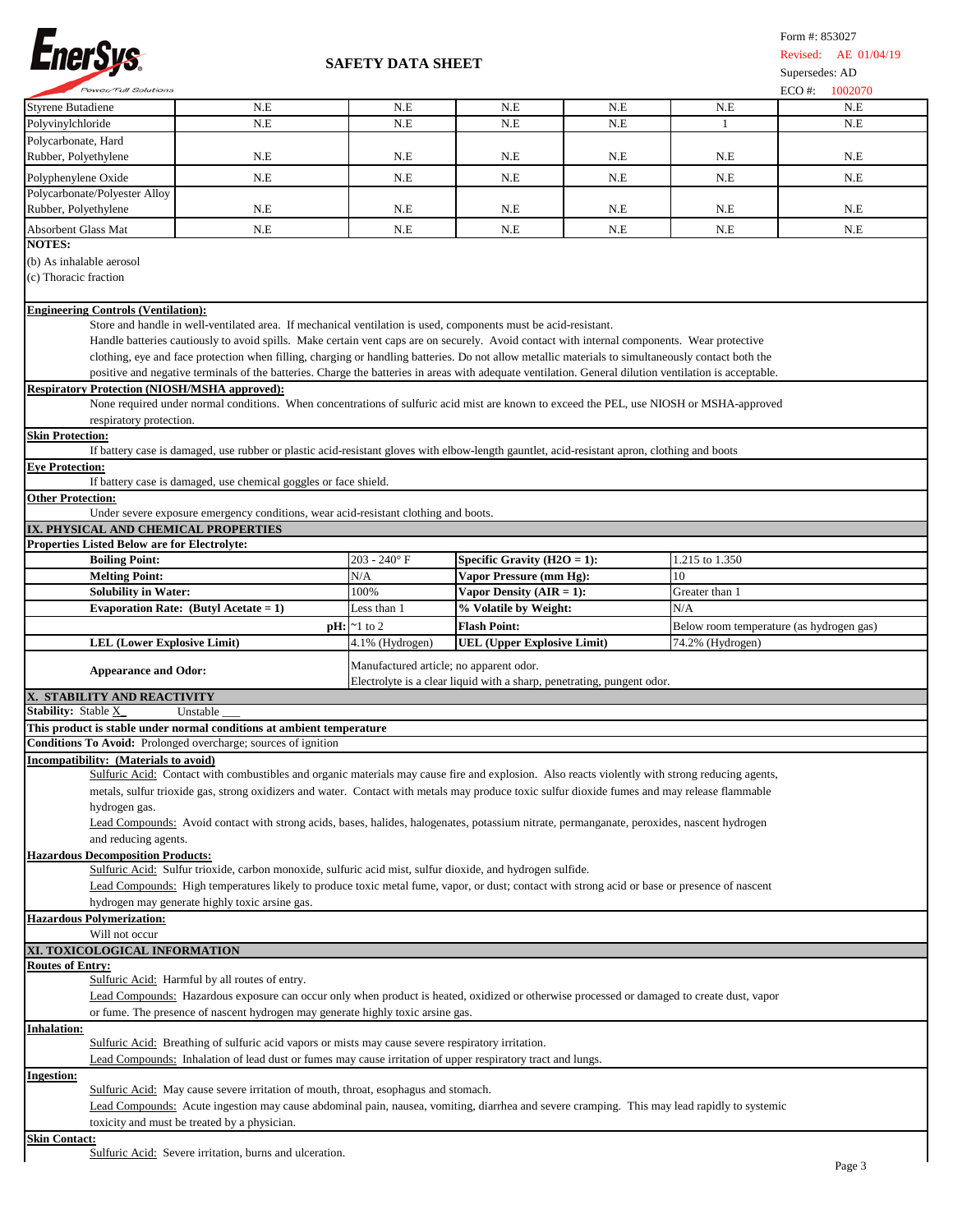

| Lead Compounds: Not absorbed through the skin.                                                                                                            |
|-----------------------------------------------------------------------------------------------------------------------------------------------------------|
| <b>Eye Contact:</b>                                                                                                                                       |
| Sulfuric Acid: Severe irritation, burns, cornea damage, and blindness.                                                                                    |
| Lead Components: May cause eye irritation.                                                                                                                |
| <b>Effects of Overexposure - Acute:</b>                                                                                                                   |
| Sulfuric Acid: Severe skin irritation, damage to cornea, upper respiratory irritation.                                                                    |
| Lead Compounds: Symptoms of toxicity include headache, fatigue, abdominal pain, loss of appetite, muscle aches and weakness, sleep                        |
| disturbances and irritability.                                                                                                                            |
| <b>Effects of Overexposure - Chronic:</b>                                                                                                                 |
| Sulfuric Acid: Possible erosion of tooth enamel, inflammation of nose, throat and bronchial tubes.                                                        |
| Lead Compounds: Anemia; neuropathy, particularly of the motor nerves, with wrist drop; kidney damage; reproductive changes in males and                   |
| females. Repeated exposure to lead and lead compounds in the workplace may result in nervous system toxicity. Some toxicologists report abnormal          |
| conduction velocities in persons with blood lead levels of 50mcg/100 ml or higher. Heavy lead exposure may result in central nervous system damage,       |
| encephalopathy and damage to the blood-forming (hematopoietic) tissues.                                                                                   |
| Carcinogenicity:                                                                                                                                          |
| Sulfuric Acid: The International Agency for Research on Cancer (IARC) has classified "strong inorganic acid mist containing sulfuric acid" as a           |
| Group 1 carcinogen, a substance that is carcinogenic to humans. This classification does not apply to liquid forms of sulfuric acid or sulfuric           |
| acid solutions contained within a battery. Inorganic acid mist (sulfuric acid mist) is not generated under normal use of this product. Misuse of the      |
| product, such as overcharging, may result in the generation of sulfuric acid mist.                                                                        |
| Lead Compounds: Lead is listed as a Group 2A carcinogen, likely in animals at extreme doses. Per the guidance found in OSHA 29 CFR 1910.1200              |
| Appendix F, this is approximately equivalent to GHS Category 1B. Proof of carcinogenicity in humans is lacking at present.                                |
| <b>Medical Conditions Generally Aggravated by Exposure:</b>                                                                                               |
| Overexposure to sulfuric acid mist may cause lung damage and aggravate pulmonary conditions. Contact of sulfuric acid with skin may aggravate             |
| diseases such as eczema and contact dermatitis. Lead and its compounds can aggravate some forms of kidney, liver and neurologic diseases.                 |
| <b>Acute Toxicity:</b>                                                                                                                                    |
| Inhalation LD50:                                                                                                                                          |
| Electrolyte: LC50 rat: 375 mg/m3; LC50: guinea pig: 510 mg/m3                                                                                             |
| Elemental Lead: Acute Toxicity Point Estimate = 4500 ppmV (based on lead bullion)                                                                         |
|                                                                                                                                                           |
| Oral LD50:                                                                                                                                                |
| Electrolyte: rat: 2140 mg/kg                                                                                                                              |
| Elemental Lead: Acute Toxicity Estimate (ATE) = 500 mg/kg body weight (based on lead bullion)                                                             |
|                                                                                                                                                           |
| <b>Additional Health Data:</b>                                                                                                                            |
| All heavy metals, including the hazardous ingredients in this product, are taken into the body primarily by inhalation and ingestion.                     |
|                                                                                                                                                           |
| Most inhalation problems can be avoided by adequate precautions such as ventilation and respiratory protection covered in Section 8.                      |
|                                                                                                                                                           |
| Follow good personal hygiene to avoid inhalation and ingestion: wash hands, face, neck and arms thoroughly before eating, smoking or leaving the          |
| worksite. Keep contaminated clothing out of non-contaminated areas, or wear cover clothing when in such areas. Restrict the use and presence of food,     |
| tobacco and cosmetics to non-contaminated areas. Work clothes and work equipment used in contaminated areas must remain in designated areas and           |
| never taken home or laundered with personal non-contaminated clothing. This product is intended for industrial use only and should be isolated from       |
| children and their environment.                                                                                                                           |
|                                                                                                                                                           |
| The 19 <sup>th</sup> Amendment to EC Directive 67/548/EEC classified lead compounds, but not lead in metal form, as possibly toxic to reproduction.       |
| Risk phrase 61: May cause harm to the unborn child, applies to lead compounds, especially soluble forms.                                                  |
| XII. ECOLOGICAL INFORMATION                                                                                                                               |
| <b>Environmental Fate:</b>                                                                                                                                |
| Lead is very persistent in soil and sediments. No data on environmental degradation. Mobility of metallic lead between ecological compartments is slow.   |
| Bioaccumulation of lead occurs in aquatic and terrestrial animals and plants but little bioaccumulation occurs through the food chain.                    |
| Most studies include lead compounds and not elemental lead.                                                                                               |
| <b>Environmental Toxicity: Aquatic Toxicity:</b>                                                                                                          |
| Sulfuric acid:<br>24-hr LC50, freshwater fish (Brachydanio rerio): 82 mg/L                                                                                |
| 96 hr-LOEC, freshwater fish (Cyprinus carpio): 22 mg/L                                                                                                    |
| 48 hr LC50 (modeled for aquatic invertebrates): <1 mg/L, based on lead bullion<br>Lead:                                                                   |
| <b>Additional Information:</b>                                                                                                                            |
| · No known effects on stratospheric ozone depletion.                                                                                                      |
| · Volatile organic compounds: 0% (by Volume)                                                                                                              |
| · Water Endangering Class (WGK): NA                                                                                                                       |
| XIII. DISPOSAL CONSIDERATIONS (UNITED STATES)                                                                                                             |
| Spent batteries: Send to secondary lead smelter for recycling. Spent lead-acid batteries are not regulated as hazardous waste when the requirements of    |
| 40 CFR Section 266.80 are met. This should be managed in accordance with approved local, state and federal requirements. Consult state environmental      |
| agency and/or federal EPA.                                                                                                                                |
| Electrolyte:                                                                                                                                              |
| Place neutralized slurry into sealed containers and handle as applicable with state and federal regulations. Large water-diluted spills, after            |
| neutralization and testing, should be managed in accordance with approved local, state and federal requirements. Consult state environmental              |
| agency and/or federal EPA.                                                                                                                                |
| Following local, State/Provincial, and Federal/National regulations applicable to end-of-life characteristics will be the responsibility of the end-user. |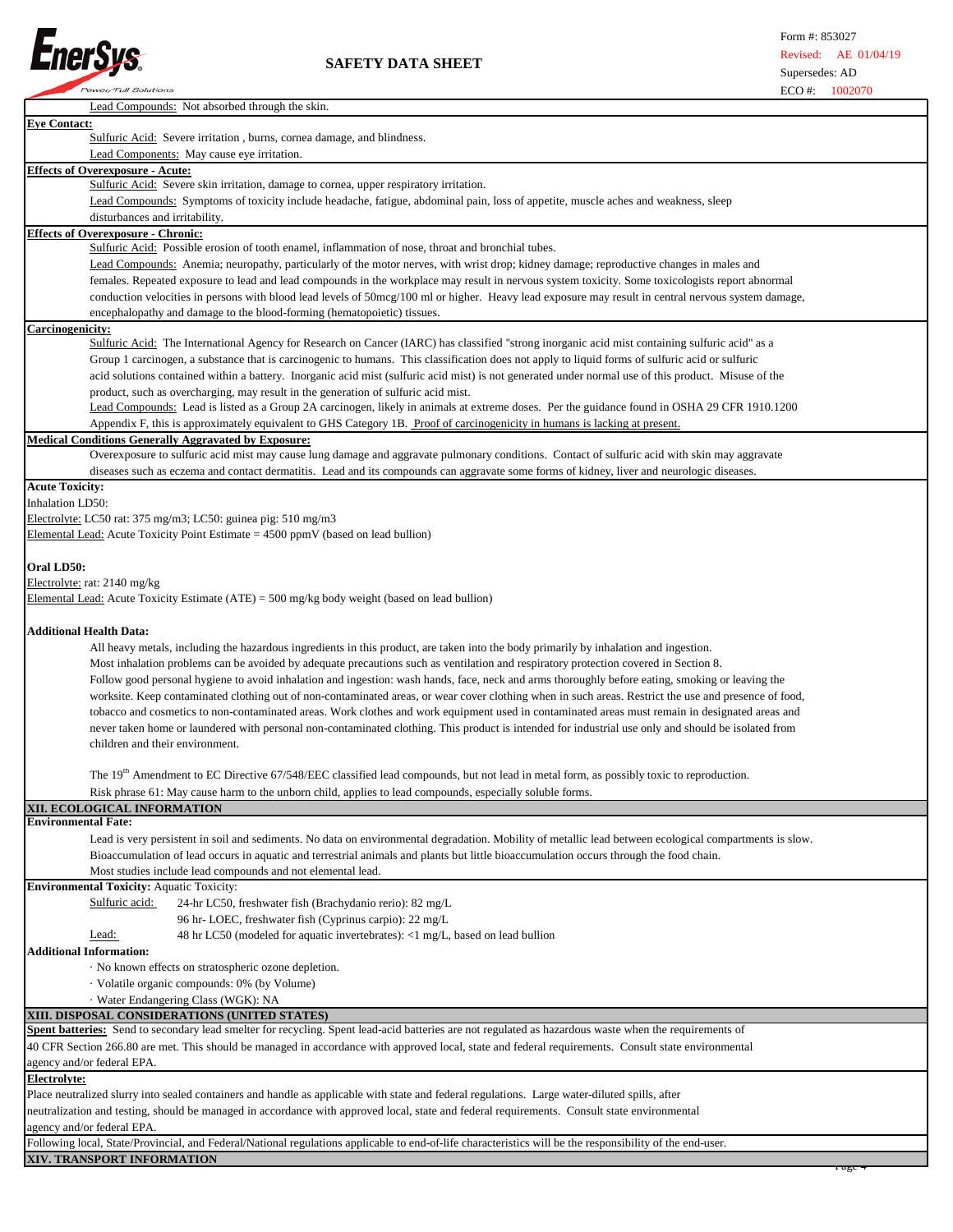

|                            | I present can point the                                                                                                                |            | EUU #:                                                                                                                                                         | <b>1002070</b> |
|----------------------------|----------------------------------------------------------------------------------------------------------------------------------------|------------|----------------------------------------------------------------------------------------------------------------------------------------------------------------|----------------|
| U.S. DOT:                  |                                                                                                                                        |            |                                                                                                                                                                |                |
|                            |                                                                                                                                        |            | Excepted from the hazardous materials regulations (HMR) because the batteries meet the requirements of 49 CFR 173.159(f) and 49 CFR 173.159a                   |                |
|                            |                                                                                                                                        |            | of the U.S. Department of Transportation's HMR. Battery and outer package must be marked "NONSPILLABLE" or "NONSPILLABLE BATTERY"                              |                |
|                            | Battery terminals must be protected against short circuits.                                                                            |            |                                                                                                                                                                |                |
|                            | <b>IATA Dangerous Goods Regulations DGR:</b>                                                                                           |            |                                                                                                                                                                |                |
|                            |                                                                                                                                        |            | Excepted from the dangerous goods regulations because the batteries meet the requirements of Packing Instruction 872 and Special Provisions A67 of             |                |
|                            |                                                                                                                                        |            | the International Air Transportation Association (IATA) Dangerous goods Regulations and International Civil Aviation Organization (ICAO) Technical             |                |
|                            | Instructions. Battery Terminals must be protected against short circuits.                                                              |            |                                                                                                                                                                |                |
|                            |                                                                                                                                        |            |                                                                                                                                                                |                |
|                            |                                                                                                                                        |            |                                                                                                                                                                |                |
|                            | The words " NOT RESTRICTED", SPECIAL PROVISION A67" must be provided when the air waybill is issued.                                   |            |                                                                                                                                                                |                |
| <u>IMDG:</u>               |                                                                                                                                        |            |                                                                                                                                                                |                |
|                            |                                                                                                                                        |            | Excepted from the dangerous goods regulations for transport by sea because the batteries meet the requirements of Special Provision 238 of the                 |                |
|                            | International Maritime Dangerous Goods (IMDG CODE). Battery terminals must be protected against short circuits.                        |            |                                                                                                                                                                |                |
|                            | <b>Requirements for Safe Shipping and Handling of Cyclon Cells:</b>                                                                    |            |                                                                                                                                                                |                |
|                            |                                                                                                                                        |            | Warning – Electrical Fire Hazard – Protect against shorting. Terminals can short and cause a fire if not insulated during shipping. Cyclon product             |                |
|                            |                                                                                                                                        |            | must be labeled "NONSPILLABLE" during shipping. Follow all federal shipping regulations. See section IX of this sheet and CFR 49 Parts 171                     |                |
|                            | through 180, available online at wwww.gpoaccess.gov.                                                                                   |            |                                                                                                                                                                |                |
|                            | <b>Requirements for Shipping Cyclon Product as Single Cells:</b>                                                                       |            |                                                                                                                                                                |                |
|                            |                                                                                                                                        |            | Protective caps or other durable inert material must be used to insulate each terminal of each cell unless cells are shipping in the original packaging        |                |
|                            |                                                                                                                                        |            | from EnerSys, in full box quantities. Protective caps are available for all cell sizes by contacting EnerSys Customer Service at 1-800-964-2837.               |                |
|                            | <b>Requirements for Shipping Cyclon Product Assembled Into Multicell Batteries:</b>                                                    |            |                                                                                                                                                                |                |
|                            |                                                                                                                                        |            | Assembled batteries must have short circuit protection during shipping. Exposed terminals, connectors, or lead wires must be insulated with a                  |                |
|                            |                                                                                                                                        |            |                                                                                                                                                                |                |
|                            | durable inert material to prevent exposure during shipping.                                                                            |            |                                                                                                                                                                |                |
| <b>UNITED STATES:</b>      | XV. REGULATORY INFORMATION                                                                                                             |            |                                                                                                                                                                |                |
|                            |                                                                                                                                        |            |                                                                                                                                                                |                |
| <b>EPA SARA Title III:</b> |                                                                                                                                        |            |                                                                                                                                                                |                |
|                            | Section 302 EPCRA Extremely Hazardous Substances (EHS):                                                                                |            |                                                                                                                                                                |                |
|                            | Sulfuric acid is a listed "Extremely Hazardous Substance" under EPCRA, with a Threshold Planning Quantity (TPQ) of 1,000 lbs.          |            |                                                                                                                                                                |                |
|                            |                                                                                                                                        |            | EPCRA Section 302 notification is required if 1000 lbs or more of sulfuric acid is present at one site (40 CFR 370.10). For more information consult           |                |
|                            |                                                                                                                                        |            | 40 CFR Part 355. The quantity of sulfuric acid will vary by battery type. Contact your EnerSys representative for additional information                       |                |
|                            | Section 304 CERCLA Hazardous Substances:                                                                                               |            |                                                                                                                                                                |                |
|                            | Reportable Quantity (RQ) for spilled 100% sulfuric acid under CERCLA (Superfund) and                                                   |            |                                                                                                                                                                |                |
|                            |                                                                                                                                        |            | EPCRA (Emergency Planning and Community Right to Know Act) is 1,000 lbs. State and local reportable quantities for spilled sulfuric acid may vary.             |                |
|                            | Section 311/312 Hazard Categorization:                                                                                                 |            |                                                                                                                                                                |                |
|                            |                                                                                                                                        |            | EPCRA Section 312 Tier Two reporting is required for non-automotive batteries if sulfuric acid is present in quantities of 500 lbs or more and/or if lead is   |                |
|                            | present in quantities of 10,000 lbs or more. For more information consult 40 CFR 370.10 and 40 CFR 370.40                              |            |                                                                                                                                                                |                |
|                            | Section 313 EPCRA Toxic Substances:                                                                                                    |            |                                                                                                                                                                |                |
|                            |                                                                                                                                        |            |                                                                                                                                                                |                |
|                            |                                                                                                                                        |            | 40 CFR section 372.38 (b) states: If a toxic chemical is present in an article at a covered facility, a person is not required to consider the quantity of the |                |
|                            |                                                                                                                                        |            | toxic chemical present in such article when determining whether an applicable threshold has been met under § 372.25, § 372.27, or § 372.28 or                  |                |
|                            |                                                                                                                                        |            | determining the amount of release to be reported under § 372.30. This exemption applies whether the person received the article from another person            |                |
|                            | or the person produced the article. However, this exemption applies only to the quantity of the toxic chemical present in the article. |            |                                                                                                                                                                |                |
|                            |                                                                                                                                        |            |                                                                                                                                                                |                |
|                            | <b>Supplier Notification:</b>                                                                                                          |            |                                                                                                                                                                |                |
|                            |                                                                                                                                        |            | This product contains toxic chemicals, which may be reportable under EPCRA Section 313 Toxic Chemical Release Inventory (Form R) requirements.                 |                |
|                            |                                                                                                                                        |            | If you are a manufacturing facility under SIC codes 20 through 39, the following information is provided to enable you to complete the required reports:       |                |
|                            |                                                                                                                                        |            |                                                                                                                                                                |                |
|                            | <b>Toxic Chemical</b>                                                                                                                  | CAS Number |                                                                                                                                                                |                |
|                            |                                                                                                                                        |            | Approximate % by Wt.                                                                                                                                           |                |
|                            | Lead                                                                                                                                   | 7439-92-1  | $45 - 60$                                                                                                                                                      |                |
|                            | Sulfuric Acid Electrolyte                                                                                                              | 7664-93-9  | $15 - 20$                                                                                                                                                      |                |
|                            | (Sulfuric Acid/Water)                                                                                                                  |            |                                                                                                                                                                |                |
|                            | Tin                                                                                                                                    | 7440-31-5  | $0.1 - 0.2$                                                                                                                                                    |                |
|                            | See 40 CFR Part 370 for more details.                                                                                                  |            |                                                                                                                                                                |                |
|                            |                                                                                                                                        |            |                                                                                                                                                                |                |
|                            |                                                                                                                                        |            | If you distribute this product to other manufacturers in SIC Codes 20 through 39, this information must be provided with the first shipment                    |                |
|                            | of each calendar year.                                                                                                                 |            |                                                                                                                                                                |                |
|                            |                                                                                                                                        |            |                                                                                                                                                                |                |
|                            |                                                                                                                                        |            |                                                                                                                                                                |                |
|                            | The Section 313 supplier notification requirement does not apply to batteries, which are "consumer products".                          |            |                                                                                                                                                                |                |
|                            |                                                                                                                                        |            |                                                                                                                                                                |                |
| TSCA:                      |                                                                                                                                        |            |                                                                                                                                                                |                |
|                            | TSCA Section 8b – Inventory Status: All chemicals comprising this product are either exempt or listed on the TSCA Inventory.           |            |                                                                                                                                                                |                |
|                            |                                                                                                                                        |            |                                                                                                                                                                |                |
|                            |                                                                                                                                        |            | TSCA Section 12b (40 CFR Part 707.60(b)) No notice of export will be required for articles, except PCB articles, unless the Agency so requires in the          |                |
|                            | context of individual section 5, 6, or 7 actions.                                                                                      |            |                                                                                                                                                                |                |
|                            |                                                                                                                                        |            |                                                                                                                                                                |                |
|                            | TSCA Section 13 (40 CFR Part 707.20): No import certification required (EPA 305-B-99-001, June 1999, Introduction to the               |            |                                                                                                                                                                |                |
|                            |                                                                                                                                        |            |                                                                                                                                                                |                |
|                            | Chemical Import Requirements of the Toxic Substances Control Act, Section IV.A)                                                        |            |                                                                                                                                                                |                |
| <b>RCRA:</b>               |                                                                                                                                        |            |                                                                                                                                                                | Page 5         |